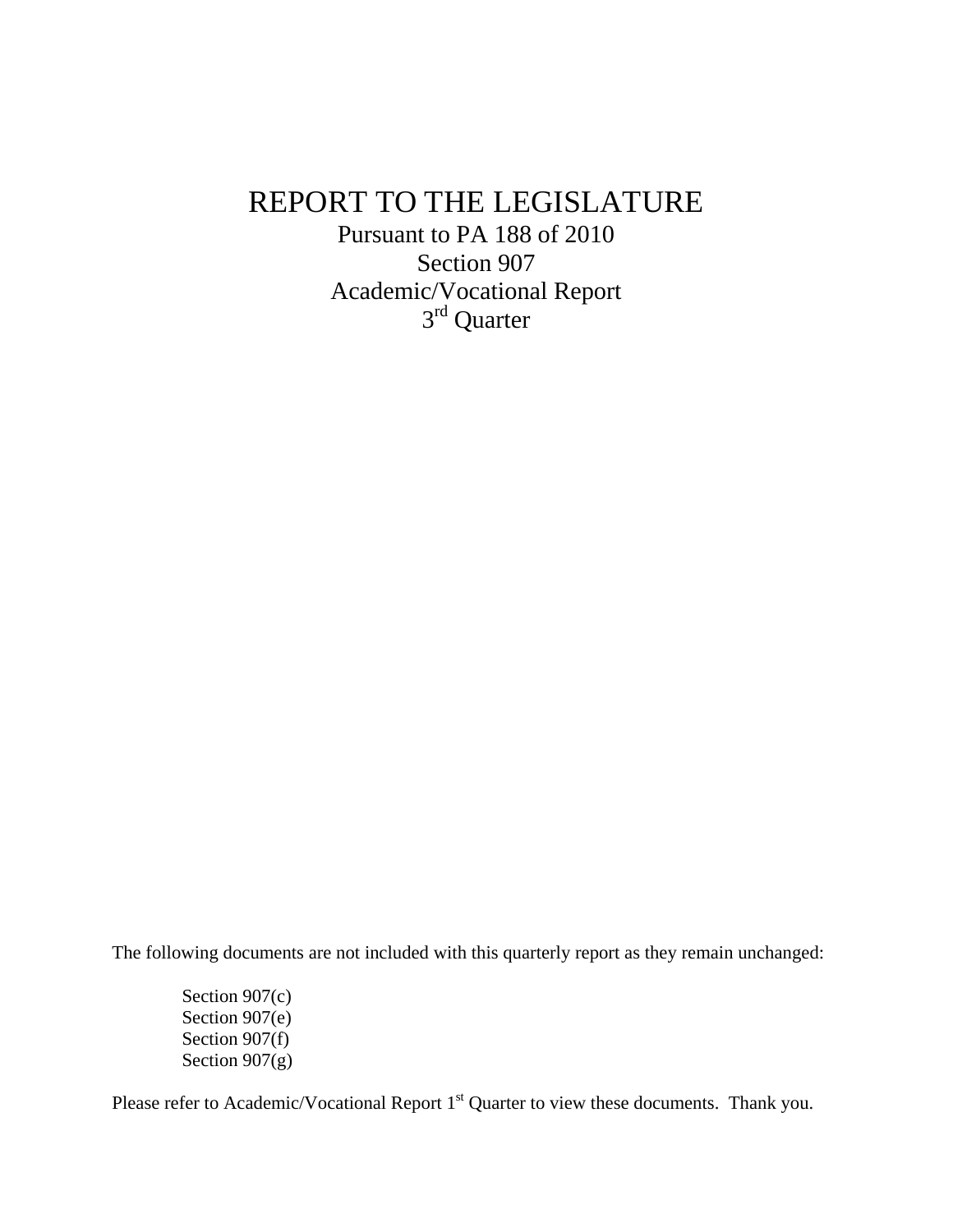| <b>Michigan Department of Corrections CFA - OER, Education</b>           |                                                    |                  |                  |                   |                                                                                                                               |                                                                          |                                         |                                  |                                  |                                                 |                                    |                                  |                                  |                          |                                             |
|--------------------------------------------------------------------------|----------------------------------------------------|------------------|------------------|-------------------|-------------------------------------------------------------------------------------------------------------------------------|--------------------------------------------------------------------------|-----------------------------------------|----------------------------------|----------------------------------|-------------------------------------------------|------------------------------------|----------------------------------|----------------------------------|--------------------------|---------------------------------------------|
| <b>EDUCATION STAFFING GUIDE (FTES)</b>                                   |                                                    |                  |                  |                   |                                                                                                                               |                                                                          |                                         |                                  |                                  |                                                 |                                    |                                  |                                  |                          |                                             |
|                                                                          |                                                    |                  | <b>Secretary</b> |                   |                                                                                                                               |                                                                          | <b>Teachers</b>                         |                                  |                                  |                                                 | <b>School</b>                      |                                  |                                  |                          |                                             |
|                                                                          |                                                    | Principal        |                  |                   |                                                                                                                               |                                                                          | <b>Special Ed.</b>                      |                                  | Academic                         |                                                 | <b>CTE</b>                         |                                  | Psych                            |                          |                                             |
| Facility                                                                 | <b>Current</b><br>Principal                        | Filled           | Vacant           | Filled            | Vacant                                                                                                                        | Filled                                                                   | Vacant                                  | Filled                           | Vacant                           | Filled                                          | Vacant                             | $_{\rm FIIed}$                   | Vacant                           | $CTE$<br>Programs        | Other                                       |
| <b>Northern Region</b>                                                   |                                                    |                  |                  |                   |                                                                                                                               |                                                                          |                                         |                                  |                                  |                                                 |                                    |                                  |                                  |                          |                                             |
| Alger                                                                    | Barsch                                             | 1                | $\mathbf{0}$     | 1                 | $\mathbf{0}$                                                                                                                  | 0                                                                        | $\boldsymbol{0}$                        | 3                                | $\mathbf{0}$                     | $\mathbf{0}$                                    | 1                                  | 0                                | $\overline{0}$                   | $_{\rm CO}$              | 1-Teacher ABE funds                         |
| Marquette                                                                |                                                    |                  |                  |                   |                                                                                                                               | $\Omega$                                                                 | $\overline{0}$                          | 3                                | $\boldsymbol{0}$                 | $\mathbf{1}$                                    | $\overline{0}$                     | $\mathbf{0}$                     | $\overline{0}$                   | $_{\rm CO}$              |                                             |
| Kinross                                                                  | <b>Belles</b>                                      | 1                | $\boldsymbol{0}$ | 2                 | $\mathbf{0}$                                                                                                                  | $\boldsymbol{0}$                                                         | $\mathbf{0}$                            | 3                                | $\mathbf{0}$                     | $\overline{4}$                                  | $\mathbf{1}$                       | $\boldsymbol{0}$                 | $\mathbf{0}$                     | CM, WE, BT, CO, AM       |                                             |
| Newberry<br>Chippewa - E                                                 |                                                    |                  |                  |                   |                                                                                                                               | $\Omega$<br>$\overline{0}$                                               | $\overline{0}$<br>$\overline{0}$        | 3<br>$\overline{4}$              | $\mathbf{0}$<br>$\mathbf{0}$     | $\mathbf{0}$<br>3                               | $\overline{0}$                     | $\overline{0}$<br>$\mathbf{0}$   | $\mathbf{0}$<br>$\overline{0}$   | $_{\rm CO}$<br>CO,BT,FT  |                                             |
| Chippewa - W                                                             | Besteman                                           | $\mathbf{1}$     | $\boldsymbol{0}$ | $\overline{2}$    | $\mathbf{0}$                                                                                                                  | $\Omega$                                                                 | $\overline{0}$                          | $\mathfrak{2}$                   | $\boldsymbol{0}$                 |                                                 | $\overline{0}$                     | $\mathbf{0}$                     | $\overline{0}$                   | CO                       |                                             |
| Baraga                                                                   | Corcoran                                           | 1                | $\mathbf{0}$     | 1                 | $\mathbf{0}$                                                                                                                  | $\boldsymbol{0}$                                                         | $\boldsymbol{0}$                        | $\boldsymbol{2}$                 | $\boldsymbol{0}$                 | $\boldsymbol{0}$                                | $\boldsymbol{0}$                   | $\boldsymbol{0}$                 | $\mathbf{0}$                     |                          |                                             |
| Ojibway                                                                  |                                                    |                  |                  |                   | $\mathbf{0}$                                                                                                                  | $\Omega$<br>$\mathbf{0}$                                                 | $\overline{0}$<br>$\boldsymbol{0}$      | 3<br>3                           | $\mathbf{0}$<br>$\mathbf{0}$     | $\mathfrak{2}$<br>$\mathfrak{2}$                | $\overline{0}$<br>$\boldsymbol{0}$ | $\mathbf{0}$<br>$\overline{0}$   | $\overline{0}$<br>$\overline{0}$ | CM, CO<br>CO, BT         |                                             |
| Pugsley<br>Oaks                                                          | Reynolds                                           | 1                | $\mathbf{0}$     | 1<br>$\mathbf{0}$ | $\mathbf{1}$                                                                                                                  | $\overline{0}$                                                           | $\overline{0}$                          | 3                                | $\mathbf{0}$                     | $\boldsymbol{0}$                                | $\mathbf{1}$                       | $\mathbf{0}$                     | $\overline{0}$                   | $_{\rm CO}$              |                                             |
| St. Louis                                                                |                                                    |                  |                  |                   |                                                                                                                               | 1                                                                        | $\boldsymbol{0}$                        | $\mathfrak{2}$                   | $\mathbf{0}$                     | 1                                               | $\boldsymbol{0}$                   | $\boldsymbol{0}$                 | $\mathbf{0}$                     | <b>CM</b>                |                                             |
| Saginaw                                                                  | Vacant                                             | $\boldsymbol{0}$ | 1                | 2                 | $\mathbf{0}$                                                                                                                  | 1                                                                        | $\overline{0}$                          | 3                                | $\mathbf{0}$                     | 3                                               | $\overline{0}$                     | $\mathbf{0}$                     | $\overline{0}$                   | HO, CM, FT               |                                             |
| Muskegon                                                                 |                                                    |                  |                  | <b>CLOSED</b>     |                                                                                                                               |                                                                          | - PA Contract Canceled 6/01/11          |                                  |                                  |                                                 |                                    |                                  |                                  |                          |                                             |
|                                                                          |                                                    |                  |                  | 0                 | $\mathbf{0}$                                                                                                                  | $\overline{0}$                                                           | $\overline{0}$                          | 2                                | $\mathbf{0}$                     | -1                                              | $\overline{0}$                     | 0                                | $\overline{0}$                   | <b>BT</b>                |                                             |
| Central Michigan                                                         | Davidson                                           | 1                | $\mathbf{0}$     | 1                 | $\mathbf{0}$                                                                                                                  | $\mathbf{0}$                                                             | $\overline{0}$                          | 3                                | $\boldsymbol{0}$                 | 2                                               | $\boldsymbol{0}$                   | $\overline{0}$                   | $\overline{0}$                   | CO, HO                   |                                             |
| <b>Brooks</b>                                                            | <b>Barnett</b>                                     | 1                | $\boldsymbol{0}$ | 1                 | $\boldsymbol{0}$                                                                                                              | $\mathbf{0}$                                                             | $\boldsymbol{0}$                        | 4                                | $\mathbf{0}$                     | 1                                               | $\boldsymbol{0}$                   | $\boldsymbol{0}$                 | $\mathbf{0}$                     | $_{\rm FT}$              | 1 Military FTE                              |
| W. Shoreline                                                             |                                                    |                  |                  |                   | $\overline{0}$                                                                                                                | $\overline{0}$                                                           | $\theta$                                | 1                                |                                  |                                                 | $\overline{0}$                     | $\overline{0}$                   | $\overline{0}$                   | $_{\rm CO}$              |                                             |
| <b>Southern Region</b>                                                   |                                                    |                  |                  |                   |                                                                                                                               |                                                                          |                                         |                                  |                                  |                                                 |                                    |                                  |                                  |                          |                                             |
| Handlon                                                                  | Gornick                                            | $\mathbf{1}$     | $\boldsymbol{0}$ | 1                 | $\boldsymbol{0}$                                                                                                              | $\overline{c}$                                                           | $\boldsymbol{0}$                        | $\overline{4}$                   | $\boldsymbol{0}$                 | 6                                               | $\mathbf{0}$                       | 1                                | $\mathbf{0}$                     | AM, BT, HO, WE, MT, CO   | Title I Aide                                |
| Ionia                                                                    |                                                    |                  |                  | 1                 | $\mathbf{0}$                                                                                                                  | 1                                                                        | $\boldsymbol{0}$                        | $\mathbf{1}$                     | $\mathbf{0}$                     | $\overline{0}$                                  | $\boldsymbol{0}$                   | $\mathbf{0}$                     | $\overline{0}$                   |                          |                                             |
| Bellamy Creek & DORM                                                     | Costello                                           | 1                | $\mathbf{0}$     | 1                 | $\mathbf{0}$<br>$\overline{0}$                                                                                                | 2                                                                        | $\boldsymbol{0}$                        | 5                                | $\mathbf{0}$                     | 3                                               | $\mathbf{1}$                       | $\boldsymbol{0}$                 | $\mathbf{0}$                     | CM,BT,HO,CO              | 2 Title I Aide                              |
| Michigan Reformatory<br>1                                                |                                                    |                  |                  |                   |                                                                                                                               | $\mathbf{1}$                                                             | $\overline{0}$                          | 3                                | $\mathbf{0}$                     | 1                                               | $\overline{0}$                     | $\mathbf{0}$                     | $\overline{0}$                   | <b>CM</b>                |                                             |
| Crane<br>Lakeland                                                        |                                                    |                  |                  | 1                 | $\mathbf{0}$                                                                                                                  | $\overline{0}$                                                           | CLOSED May 13, 2011<br>$\boldsymbol{0}$ | 3                                | $\boldsymbol{0}$                 | 3                                               | $\overline{0}$                     | $\boldsymbol{0}$                 | $\overline{0}$                   | FT, HO,CO                |                                             |
| Gus Harrison - S                                                         | Vacant                                             | 1                | $\mathbf{0}$     | $\mathbf{1}$      | $\overline{0}$                                                                                                                | $\mathbf{0}$                                                             | $\mathbf{0}$                            | 3                                | $\mathbf{0}$                     | $\overline{0}$                                  | $\overline{0}$                     | $\mathbf{0}$                     | $\overline{0}$                   |                          |                                             |
| Gus Harrison - N                                                         |                                                    |                  |                  | 1                 | $\boldsymbol{0}$                                                                                                              | 1                                                                        | $\overline{0}$                          | $\mathbf{1}$                     | $\boldsymbol{0}$                 | 3                                               | $\overline{0}$                     | $\mathbf{0}$                     | $\overline{0}$                   | OPT, HO, FT              |                                             |
| <b>Carson City</b>                                                       | Schrauben                                          | 1                | $\mathbf{0}$     | 1                 | $\mathbf{0}$                                                                                                                  | $\overline{0}$                                                           | $\boldsymbol{0}$                        | 3                                | $\mathbf{0}$                     | 2                                               | $\mathbf{0}$                       | 0                                | $\overline{0}$                   | HO,CO                    | (formally Boyer Rd.,)                       |
| Ryan                                                                     |                                                    |                  |                  | $\boldsymbol{0}$  | $\overline{0}$<br>1                                                                                                           | $\Omega$<br>1                                                            | $\overline{0}$<br>$\boldsymbol{0}$      | $\overline{4}$<br>$\overline{4}$ | $\mathbf{0}$<br>$\boldsymbol{0}$ | $\mathbf{1}$<br>1                               | $\Omega$<br>$\boldsymbol{0}$       | $\mathbf{0}$<br>$\boldsymbol{0}$ | $\overline{0}$<br>$\overline{0}$ | ${\rm FT}$<br>${\rm FT}$ |                                             |
| Mound                                                                    | <b>Banks</b>                                       | 1                | $\boldsymbol{0}$ |                   | $\overline{0}$                                                                                                                | $\Omega$                                                                 | $\theta$                                | 3                                | $\mathbf{0}$                     | $\overline{4}$                                  | $\Omega$                           | $\Omega$                         | $\Omega$                         | BT, CM, HO,CO            |                                             |
| Thumb                                                                    | Vacant                                             | $\mathbf{1}$     | $\mathbf{0}$     | 1                 | $\boldsymbol{0}$                                                                                                              | 3                                                                        | $\boldsymbol{0}$                        | $\overline{c}$                   | $\boldsymbol{0}$                 | 5                                               | $\mathbf{0}$                       | 1                                | $\mathbf{0}$                     | BT, FT, HO, CM, CO       | 2 Title I Aides                             |
| Macomb                                                                   |                                                    |                  |                  |                   | $\overline{0}$                                                                                                                | $\theta$                                                                 |                                         | $\overline{c}$                   |                                  | 3                                               | $\overline{0}$                     | $\mathbf{0}$                     | $\overline{0}$                   | FT, HO, CO               |                                             |
| Women's Huron Valley                                                     | Dick                                               | 1                | $\mathbf{0}$     | $\mathbf{1}$      | $\boldsymbol{0}$                                                                                                              | $\overline{c}$                                                           | $\overline{0}$                          | $\overline{4}$                   | $\boldsymbol{0}$                 | 5                                               | $\mathbf{0}$                       | $\overline{0}$                   | $\overline{0}$                   | HO, BT, AM, CO,CM        | Sp.Ed. Teacher provides<br>services at WCC  |
| <b>HVW</b> Reception                                                     |                                                    |                  |                  | 1                 | $\mathbf{0}$                                                                                                                  | $\boldsymbol{0}$                                                         | $\boldsymbol{0}$                        | $\boldsymbol{0}$                 | $\mathbf{0}$                     | 0                                               | $\boldsymbol{0}$                   | $\boldsymbol{0}$                 | $\overline{0}$                   |                          |                                             |
| Egeler                                                                   | McKenzie                                           | 1                | $\mathbf{0}$     | $\boldsymbol{0}$  | $\mathbf{1}$                                                                                                                  | $\mathbf{1}$                                                             | $\boldsymbol{0}$                        | $\overline{c}$                   | $\boldsymbol{0}$                 | 0                                               | $\boldsymbol{0}$                   | $\overline{0}$                   | $\boldsymbol{0}$                 |                          | Sp. Ed. Teacher provides<br>services at SMT |
| Parnall                                                                  |                                                    |                  |                  | 1                 | $\mathbf{0}$                                                                                                                  | $\boldsymbol{0}$                                                         | $\boldsymbol{0}$                        | $\overline{4}$                   | $\boldsymbol{0}$                 | $\overline{4}$                                  | $\overline{0}$                     | $\mathbf{0}$                     | $\overline{0}$                   | HO, AM, BT, CM           |                                             |
| (SAI)                                                                    | Crenshaw                                           | $\mathbf{1}$     | $\mathbf{0}$     | 1                 | $\boldsymbol{0}$                                                                                                              | $\boldsymbol{0}$                                                         | $\boldsymbol{0}$                        | $\boldsymbol{0}$                 | $\mathbf{0}$                     | 1                                               | $\boldsymbol{0}$                   | $\boldsymbol{0}$                 | $\mathbf{0}$                     | $_{\rm CO}$              |                                             |
| Cooper Street                                                            |                                                    |                  |                  |                   |                                                                                                                               | $\overline{0}$                                                           | $\overline{0}$                          | $\overline{4}$                   | $\mathbf{0}$                     |                                                 |                                    | $\mathbf{0}$                     | $\overline{0}$                   | CM, CO                   |                                             |
| Cotton                                                                   | Vacant                                             | $\boldsymbol{0}$ | 1                | 1                 | $\mathbf{0}$                                                                                                                  | 1                                                                        | $\boldsymbol{0}$                        | 5                                | $\mathbf{0}$                     | 2                                               | $\mathbf{0}$                       | 1                                | $\mathbf{0}$                     | FT, CO                   | Sp.Ed. Services provided by                 |
| Woodland                                                                 |                                                    |                  |                  |                   |                                                                                                                               | $\overline{0}$                                                           | $\overline{0}$                          | $\boldsymbol{0}$                 | $\boldsymbol{0}$                 | $\boldsymbol{0}$                                | $\mathbf{0}$                       | $\boldsymbol{0}$                 | $\mathbf{0}$                     |                          | WHV                                         |
| <b>TOTALS</b>                                                            |                                                    | 16               | $\overline{2}$   | 29                | 3                                                                                                                             | 17                                                                       | $\mathbf{1}$                            | 101                              | $\overline{2}$                   | 67                                              | 6                                  | 3                                | $\bf{0}$                         |                          |                                             |
| *Current Filled FTEs<br>233.0<br><b>Vacancies</b><br>14.0 FTE's Approved |                                                    |                  |                  |                   |                                                                                                                               |                                                                          |                                         |                                  |                                  |                                                 |                                    |                                  |                                  |                          | 242.0                                       |
|                                                                          | <b>Total FTEs and Vacancies</b>                    |                  |                  | 247.0             |                                                                                                                               |                                                                          |                                         |                                  |                                  |                                                 |                                    |                                  |                                  |                          |                                             |
|                                                                          |                                                    |                  |                  |                   |                                                                                                                               |                                                                          |                                         |                                  |                                  |                                                 |                                    |                                  |                                  |                          |                                             |
|                                                                          |                                                    |                  |                  |                   |                                                                                                                               |                                                                          |                                         | <b>CTE Programs</b>              |                                  |                                                 |                                    |                                  |                                  |                          |                                             |
|                                                                          | AВ<br>AM                                           | Auto Body        | Auto Mechanics   |                   |                                                                                                                               |                                                                          |                                         | FT<br>HO                         |                                  | Food Technology and Hospitality<br>Horticulture |                                    |                                  |                                  |                          |                                             |
|                                                                          | MT<br>ВT<br><b>Building Trades</b><br>Machine Tool |                  |                  |                   |                                                                                                                               |                                                                          |                                         |                                  |                                  |                                                 |                                    |                                  |                                  |                          |                                             |
|                                                                          |                                                    |                  |                  |                   | CO                                                                                                                            | OPT<br><b>Business Education Technology</b><br><b>Optical Technology</b> |                                         |                                  |                                  |                                                 |                                    |                                  |                                  |                          |                                             |
|                                                                          |                                                    |                  |                  |                   | Custodial Maintenance<br><b>VGA</b><br>Visual Graphic Technology<br>CM<br><b>Computer Refurbishing</b><br>WE<br>Welding<br>CR |                                                                          |                                         |                                  |                                  |                                                 |                                    |                                  |                                  |                          |                                             |
|                                                                          | ΕL                                                 | Electronics      |                  |                   |                                                                                                                               |                                                                          |                                         |                                  |                                  |                                                 |                                    |                                  |                                  |                          |                                             |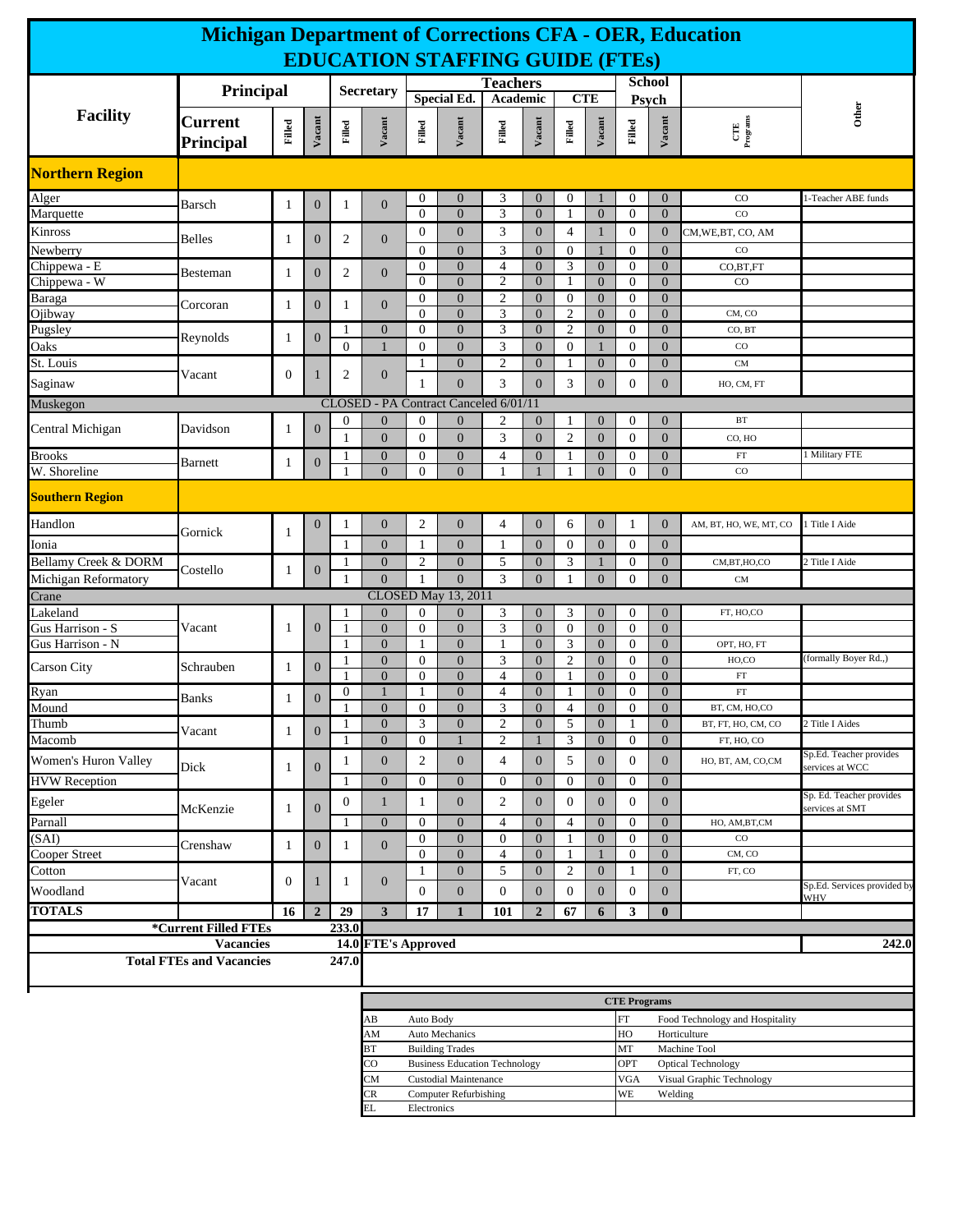| <b>SECTION 907(B) QUARTERLY REPORT - 3RD QUARTER</b> |                                    |                                     |                               |                                      |                                 |                                   |          |                           |                |                |                                                 |                 |                         |  |
|------------------------------------------------------|------------------------------------|-------------------------------------|-------------------------------|--------------------------------------|---------------------------------|-----------------------------------|----------|---------------------------|----------------|----------------|-------------------------------------------------|-----------------|-------------------------|--|
|                                                      |                                    |                                     |                               |                                      |                                 | <b>COMPLETIONS</b><br>PRE-RELEASE |          | <b>AVERAGE ENROLLMENT</b> |                |                | <b>AVERAGE NUMBER ON WAITING</b><br><b>LIST</b> |                 |                         |  |
| Fac.                                                 | <b>SCHOOL</b>                      | <b>GED SUBTEST</b><br><b>PASSED</b> | <b>GED PASSED</b><br>COMPLETE | <b>PRISONERS<br/>PAROLED w/o GED</b> | <b>COMPLETIONS</b><br>CTE (VOC) |                                   | Academic | SP.ED                     | Pre-Rel        | VOC (CTE)      | Academic<br>(GED)                               | Pre-Rel         | 50 <sub>A</sub><br>CDTE |  |
| <b>LMF</b>                                           | <b>Alger Corr. Facility</b>        | 67                                  | 14                            | $\overline{0}$                       | $\overline{0}$                  | 13                                | 99       | $\overline{2}$            | 10             | $\overline{8}$ | 78                                              | 60              | 100                     |  |
|                                                      | <b>AMF</b> Baraga Corr. Fac.       | 151                                 | 23                            | 5                                    | 25                              | 11                                | 160      | 10                        | 16             | 48             | 62                                              | 127             | 17                      |  |
| <b>IBC</b>                                           | <b>Bellamy Creek</b>               | 174                                 | 31                            | 29                                   | 55                              | $\overline{26}$                   | 350      | 54                        | 23             | 83             | 25                                              |                 | 47                      |  |
|                                                      | <b>LRF</b> Brooks Corr. Fac.       | $\overline{55}$                     | 14                            | $\overline{4}$                       | 13                              | 16                                | 174      | $\overline{0}$            | $\overline{0}$ | 15             | 89                                              | $\Omega$        | 177                     |  |
|                                                      | <b>DRF Carson City Complex</b>     | 147                                 | 27                            | $\mathbf{5}$                         | 42                              | 40                                | 211      | $\Omega$                  | 17             | 118            | 120                                             | 27              | 230                     |  |
| <b>STF</b>                                           | <b>Central Michigan</b>            | 103                                 | 11                            | 13                                   | 105                             | 139                               | 262      | 8                         | 141            | 107            | 78                                              | 90              | 374                     |  |
| <b>URF</b>                                           | <b>Chippewa Complex</b>            | 46                                  | 20                            | $\overline{0}$                       | 56                              | 24                                | 270      | $\Omega$                  | 12             | 88             | 222                                             | 54              | 192                     |  |
|                                                      | <b>JCS</b> Cooper Street Fac.      | 154                                 | 29                            | $\overline{0}$                       | 23                              | 99                                | 208      | $\theta$                  | 50             | 32             | 71                                              | 358             | $\overline{55}$         |  |
| <b>JCF</b>                                           | <b>Cotton Corr. Fac.</b>           | 107                                 | 13                            | $\overline{6}$                       | 3 <sup>1</sup>                  | 41                                | 293      | 23                        | 14             | 47             | 83                                              | 202             | 95                      |  |
|                                                      | <b>ACF*</b> Crane Corr. Fac.       | 53                                  | $\overline{c}$                | $\mathbf{0}$                         | 15                              | 16                                | 16       | $\theta$                  | 16             | 5              | $\Omega$                                        | $\Omega$        | $\overline{0}$          |  |
|                                                      | <b>RGC Egeler Corr. Fac.</b>       | $\overline{0}$                      | $\overline{4}$                | $\overline{0}$                       | $\overline{7}$                  | 13                                | 66       |                           | 31             | 38             | 16                                              | 63              | 41                      |  |
|                                                      | <b>ARF</b> Gus Harrison Complex    | $\boldsymbol{0}$                    | 10                            | $\overline{0}$                       | $\Omega$                        | 23                                | 119      | $\overline{7}$            | 21             | 15             | 106                                             | 295             | 8                       |  |
|                                                      | <b>MTU Handlon Corr. Fac</b>       | 115                                 | 20                            | 9                                    | 75                              | 43                                | 252      | 31                        | 35             | 129            | 98                                              | 31 <sup>c</sup> | 56                      |  |
|                                                      | <b>WHV</b> Huron Valley Women's    | 80                                  | 9                             | 18                                   | 47                              | $\overline{0}$                    | 309      | $\overline{4}$            | 9              | 149            | 208                                             | 27              | 347                     |  |
| <b>ICF</b>                                           | <b>Ionia Corr. Fac.</b>            | $\overline{0}$                      | $\overline{0}$                | $\overline{0}$                       | $\overline{0}$                  | $\overline{0}$                    | 24       | 16                        | $\Omega$       |                | 126                                             | $\Omega$        | $\overline{0}$          |  |
|                                                      | <b>KCF Kinross Corr. Fac.</b>      | 141                                 | 17                            | $\overline{0}$                       | 52                              | 40                                | 119      | $\mathbf{0}$              | 24             | 138            | 90                                              | 55              | 406                     |  |
|                                                      | <b>LCF</b> Lakeland Corr. Fac.     | 56                                  | $7\phantom{.0}$               | $\overline{2}$                       | 19                              | $\overline{9}$                    | 125      | $\Omega$                  |                | 82             |                                                 | 81              | 131                     |  |
|                                                      | <b>MRF</b> Macomb Corr. Fac.       | $\Omega$                            | $\Omega$                      | 6                                    | 15                              | $\theta$                          | 188      | 10                        | $\Omega$       | 140            | 170                                             | 20              | 70                      |  |
|                                                      | <b>MBP</b> Marquette Branch Prison | 64                                  | 10                            | $\overline{2}$                       | 13                              | 49                                | 119      | $\Omega$                  | 50             | 39             | 114                                             | 189             | 129                     |  |
|                                                      | <b>RMI</b> Michigan Reformatory    | 17                                  | 5                             | $\Omega$                             | $\overline{25}$                 | $\overline{7}$                    | 84       | 9                         | $\mathcal{D}$  | 28             | 271                                             | $\Omega$        | 103                     |  |
| <b>NRF</b>                                           | <b>Mound Corr. Fac.</b>            | $\overline{0}$                      | $\overline{4}$                | $\overline{0}$                       | $\overline{2}$                  | 57                                | 91       | 15                        | 23             | 96             | 100                                             | 30              | 50                      |  |
|                                                      | <b>NCF</b> Newberry Corr. Fac.     | 82                                  | 15                            |                                      | $\overline{0}$                  | 11                                | 251      | $\theta$                  | 12             | $\theta$       | 15                                              | 24              | 54                      |  |
|                                                      | <b>ECF Oaks Corr. Fac.</b>         | 131                                 | 15                            | $\mathbf{1}$                         | $\overline{0}$                  | 8                                 | 169      | $\Omega$                  |                | $\Omega$       | 47                                              | 44              | $\overline{0}$          |  |
| <b>OCF</b>                                           | Ojibway Corr. Fac.                 | 246                                 | 41                            | $\overline{4}$                       | 13                              | $\overline{33}$                   | 202      |                           | 32             | 28             | $\overline{36}$                                 | 174             | 509                     |  |
| <b>SMT</b>                                           | <b>Parnall Corr.Fac.</b>           | 119                                 | 20                            | 17                                   | 22                              | 14                                | 202      | 62                        |                | 79             | 117                                             |                 | 173                     |  |
|                                                      | <b>MPF</b> Pugsley Corr. Fac.      | 41                                  | $\overline{7}$                | 17                                   | 10                              | $\overline{21}$                   | 82       | $\overline{0}$            |                | 46             | 83                                              | 18              | 135                     |  |
| <b>RRF</b>                                           | <b>Ryan Corr. Fac.</b>             | $\overline{0}$                      | 14                            | $\overline{0}$                       | $\mathbf{1}$                    | 69                                | 100      | $\overline{q}$            | 23             | 30             | 50                                              | 25              | 53                      |  |
|                                                      | <b>SRF</b> Saginaw Corr. Fac.      | 22                                  | 3                             | 14                                   | 31                              | 6                                 | 174      | 24                        | $\overline{2}$ | 109            | 162                                             | 103             | 113                     |  |
|                                                      | <b>SLF St. Louis Corr. Fac.</b>    | 170                                 | $\overline{9}$                | $\mathbf{1}$                         | 17                              | $\overline{0}$                    | 129      | 26                        |                | 24             | 263                                             |                 | 37                      |  |
|                                                      | <b>TCF</b> Thumb Corr. Fac.        | 77                                  | 26                            | 13                                   | 52                              | $\Omega$                          | 144      | 42                        | $\Omega$       | 80             | 215                                             | 361             | 94                      |  |
| <b>MTF</b>                                           | <b>West Shoreline</b>              | $\overline{0}$                      | $\Omega$                      | 25                                   | 43                              | $\overline{9}$                    | 35       |                           | 13             | 42             | 168                                             |                 | 298                     |  |
|                                                      | <b>TOTAL</b>                       | 2,418                               | 420                           | 192                                  | 781                             | 837                               | 5,027.0  | 356.2                     | 601.5          | 1,839.2        | 3,283.3                                         | 2,738.2         | 4,095.0                 |  |

\*ACF Closed May 13 ,2011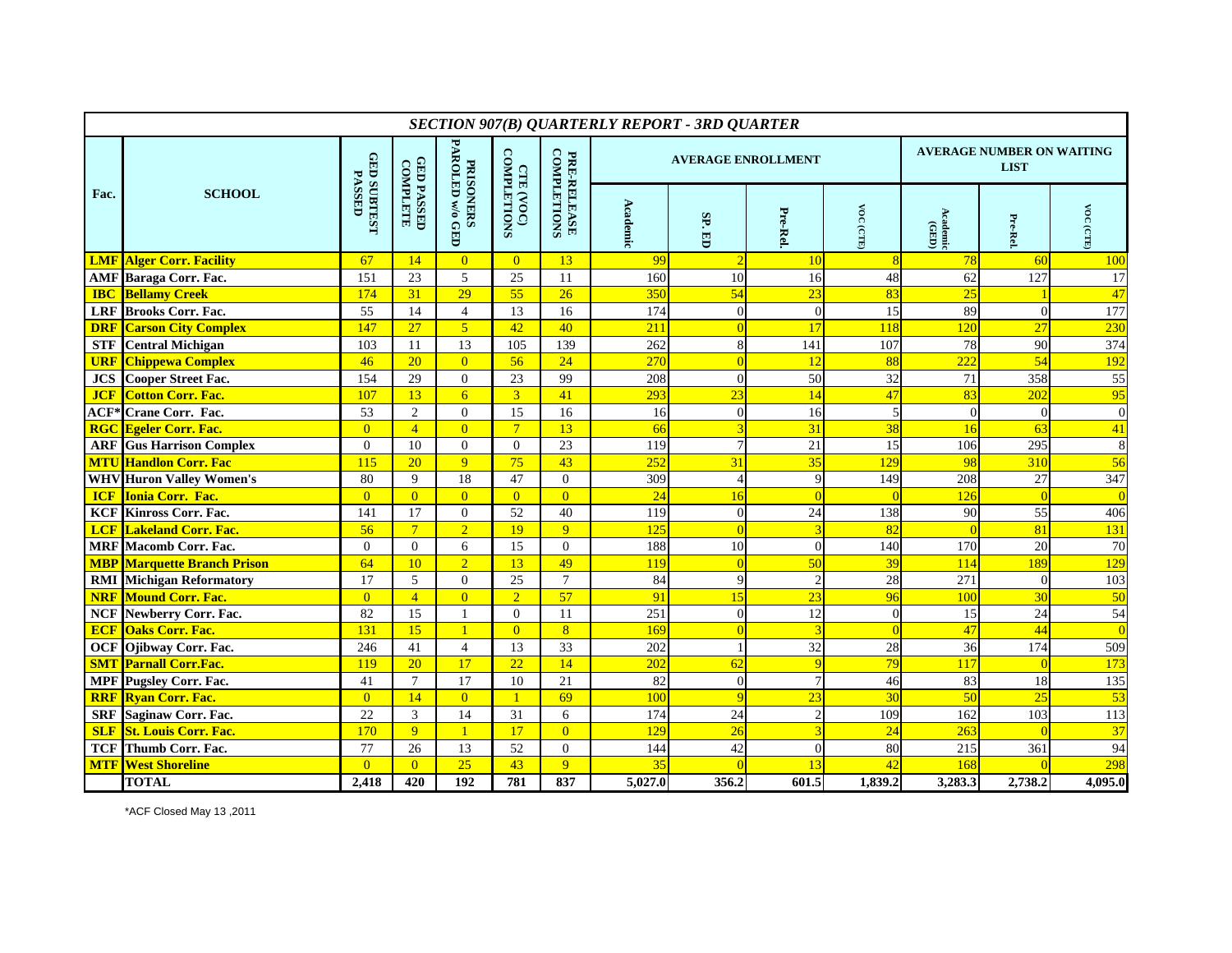| SECTION 907(b) QUARTERLY REPORT - 2ND QUARTER |                                         |                 |                         |  |  |  |  |  |  |  |
|-----------------------------------------------|-----------------------------------------|-----------------|-------------------------|--|--|--|--|--|--|--|
|                                               |                                         | Average         |                         |  |  |  |  |  |  |  |
| Facility                                      | Programs                                | Enrollment      | Completion              |  |  |  |  |  |  |  |
| <b>IBC</b>                                    | <b>Bellamy Creek</b>                    |                 |                         |  |  |  |  |  |  |  |
| <b>IBC</b>                                    | <b>Building Trades</b>                  | 27              | 13                      |  |  |  |  |  |  |  |
| <b>IBC</b>                                    | <b>Custodial Maintenance Technology</b> | 31              | 18                      |  |  |  |  |  |  |  |
| <b>IBC</b>                                    | Horticulture                            | 35              | 15                      |  |  |  |  |  |  |  |
| <b>LRF</b>                                    | <b>Brooks</b>                           |                 |                         |  |  |  |  |  |  |  |
| <b>LRF</b>                                    | Electronics                             | 28              | $\boldsymbol{7}$        |  |  |  |  |  |  |  |
| <b>LRF</b>                                    | Food Tech/Hospitality Management        |                 | $\overline{0}$          |  |  |  |  |  |  |  |
| <b>DRF</b>                                    | <b>Carson City Complex</b>              |                 |                         |  |  |  |  |  |  |  |
| DRF                                           | <b>Business Education Technology</b>    | 67              | 47                      |  |  |  |  |  |  |  |
| DRF                                           | <b>Building Trades</b>                  | 19              | 12                      |  |  |  |  |  |  |  |
| <b>DRF</b>                                    | Food Tech/Hospitality Management        | 10              | 4                       |  |  |  |  |  |  |  |
| DRF                                           | Horticulture                            | 21              | $\overline{3}$          |  |  |  |  |  |  |  |
| <b>STF</b>                                    | <b>Central Michigan</b>                 |                 |                         |  |  |  |  |  |  |  |
| <b>STF</b>                                    | <b>Business Education Technology</b>    | 30              | 20                      |  |  |  |  |  |  |  |
| <b>STF</b>                                    | <b>Building Trades</b>                  | 24              | 5                       |  |  |  |  |  |  |  |
| <b>STF</b>                                    | <b>Custodial Maintenance Technology</b> | 10              | 13                      |  |  |  |  |  |  |  |
| <b>STF</b>                                    | Electronics                             | 30              | $\boldsymbol{7}$        |  |  |  |  |  |  |  |
| <b>STF</b>                                    | Horticulture                            | 37              | 11                      |  |  |  |  |  |  |  |
| <b>URF</b>                                    | <b>Chippewa Complex</b>                 |                 |                         |  |  |  |  |  |  |  |
| <b>URF</b>                                    | <b>Business Education Technology</b>    | 37              | 36                      |  |  |  |  |  |  |  |
| <b>URF</b>                                    | <b>Building Trades</b>                  | 24              | 3                       |  |  |  |  |  |  |  |
| <b>URF</b>                                    | <b>Custodial Maintenance Technology</b> | 28              | 6                       |  |  |  |  |  |  |  |
| <b>URF</b>                                    | Food Tech/Hospitality Management        | 26              | $\overline{4}$          |  |  |  |  |  |  |  |
| <b>JCS</b>                                    | <b>Cooper Street</b>                    |                 |                         |  |  |  |  |  |  |  |
| <b>JCS</b>                                    | <b>Custodial Maintenance Technology</b> | 31              | 18                      |  |  |  |  |  |  |  |
| <b>JCF</b>                                    | <b>Cotton</b>                           |                 |                         |  |  |  |  |  |  |  |
| <b>JCF</b>                                    | <b>Custodial Maintenance Technology</b> | 27              | $\sqrt{3}$              |  |  |  |  |  |  |  |
| <b>JCF</b>                                    | Food Tech/Hospitality Management        | 29              | $\overline{7}$          |  |  |  |  |  |  |  |
| <b>ACF</b>                                    | <b>Crane</b>                            |                 |                         |  |  |  |  |  |  |  |
| <b>ACF</b>                                    | Food Tech/Hospitality Management        | 25              | 4                       |  |  |  |  |  |  |  |
| <b>ACF</b>                                    | Horticulture                            | 24              | 12                      |  |  |  |  |  |  |  |
| <b>ACF</b>                                    | <b>Visual Graphics</b>                  | $\overline{10}$ | $\overline{2}$          |  |  |  |  |  |  |  |
| <b>ARF</b>                                    | <b>Gus Harrison</b>                     |                 |                         |  |  |  |  |  |  |  |
| ARF                                           | <b>Custodial Maintenance Technology</b> | 13              | 14                      |  |  |  |  |  |  |  |
| ARF                                           | Electromics                             | 16              | 1                       |  |  |  |  |  |  |  |
| ARF                                           | Food Tech/Hospitality Management        | 26              | $\overline{c}$          |  |  |  |  |  |  |  |
| ARF                                           | Horticulture                            | 12              | $\overline{3}$          |  |  |  |  |  |  |  |
| ARF                                           | <b>Optical Technology</b>               | 11              | $\overline{5}$          |  |  |  |  |  |  |  |
| <b>MTU</b>                                    | <b>Handlon</b>                          |                 |                         |  |  |  |  |  |  |  |
| <b>MTU</b>                                    | <b>Auto Mechanics</b>                   | 28              | $\mathfrak{Z}$          |  |  |  |  |  |  |  |
| <b>MTU</b>                                    | <b>Business Education Technology</b>    | 20              | 18                      |  |  |  |  |  |  |  |
| <b>MTU</b>                                    | <b>Building Trades</b>                  | 22              | 9                       |  |  |  |  |  |  |  |
| <b>MTU</b>                                    | Horticulture                            | 23              | $\mathbf{1}$            |  |  |  |  |  |  |  |
| <b>MTU</b>                                    | Welding                                 | 23              | $\overline{4}$          |  |  |  |  |  |  |  |
| <b>MTU</b>                                    | Machine Tool                            | $\overline{22}$ | 6                       |  |  |  |  |  |  |  |
| <b>WHV</b>                                    | <b>Huron Valley Complex</b>             |                 |                         |  |  |  |  |  |  |  |
| <b>WHV</b>                                    | <b>Auto Mechanics</b>                   | 30              | $\overline{\mathbf{3}}$ |  |  |  |  |  |  |  |
| WHV                                           | <b>Business Education Technology</b>    | 24              | $\overline{5}$          |  |  |  |  |  |  |  |
| WHV                                           | <b>Building Trades</b>                  | 30              | $\overline{4}$          |  |  |  |  |  |  |  |
| <b>WHV</b>                                    | <b>Custodial Maintenance Technology</b> | 24              | 11                      |  |  |  |  |  |  |  |
| <b>WHV</b>                                    | Food Tech/Hospitality Management        | 25              | $\boldsymbol{0}$        |  |  |  |  |  |  |  |
| WHV                                           | Horticulture                            | $\overline{26}$ | 6                       |  |  |  |  |  |  |  |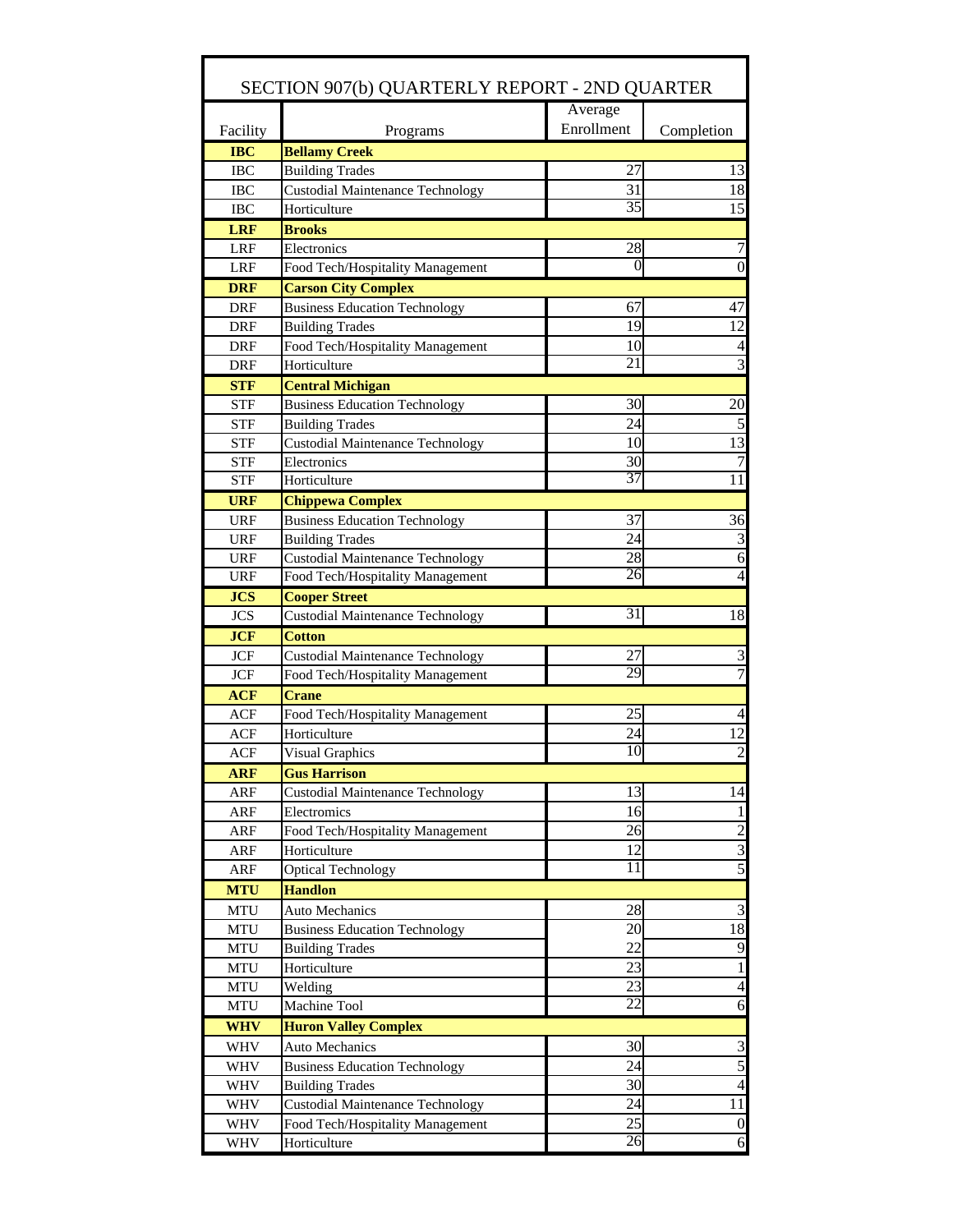|            |                                         | Average         |                  |
|------------|-----------------------------------------|-----------------|------------------|
| Facility   | Programs                                | Enrollment      | Completion       |
| <b>KCF</b> | <b>Kinross</b>                          |                 |                  |
| <b>KCF</b> | Auto Body                               | 7               | 4                |
| <b>KCF</b> | <b>Business Education Technology</b>    | 24              | 8                |
| <b>KCF</b> | <b>Building Trades</b>                  | 28              | 5                |
| <b>KCF</b> | <b>Custodial Maintenance Technology</b> | 31              | 12               |
| <b>KCF</b> | Horticulture                            | 0               | $\boldsymbol{0}$ |
| <b>KCF</b> | Welding                                 | 23              | $\overline{7}$   |
| <b>LCF</b> | <b>Lakeland</b>                         |                 |                  |
| <b>LCF</b> | <b>Business Education Technology</b>    | 22              | 15               |
| <b>LCF</b> | Food Tech/Hospitality Management        | 32              | 3                |
| <b>LCF</b> | Horticulture                            | 28              | 6                |
| <b>MRF</b> | <b>Macomb</b>                           |                 |                  |
| <b>MRF</b> | Food Tech/Hospitality Management        | 40              | 11               |
| <b>MRF</b> | Horticulture                            | 25              | 3                |
| <b>MBP</b> | <b>Marquette</b>                        |                 |                  |
| <b>MBP</b> | <b>Business Education Technology</b>    | 27              | 11               |
| <b>RMI</b> | <b>Michigan Reformatory</b>             |                 |                  |
| RMI        | <b>Custodial Maintenance Technology</b> | 11              | 24               |
| <b>NRF</b> | <b>Mound</b>                            |                 |                  |
| NRF        | <b>Business Education Technology</b>    | 24              | 1                |
| <b>NRF</b> | <b>Building Trades</b>                  | 31              | 1                |
| <b>NRF</b> | <b>Custodial Maintenance Technology</b> | 13              | $\theta$         |
| <b>NRF</b> | Horticulture                            | 25              |                  |
| <b>NCF</b> | <b>Newberry</b>                         |                 |                  |
| <b>NCF</b> | <b>Custodial Maintenance Technology</b> |                 | 6                |
| <b>OCF</b> | <b>Ojibway</b>                          |                 |                  |
| <b>OCF</b> | <b>Custodial Maintenance Technology</b> | 27              | 12               |
| <b>SMT</b> | <b>Parnall</b>                          |                 |                  |
| <b>SMT</b> | <b>Auto Mechanics</b>                   | 43              | $\boldsymbol{0}$ |
| <b>SMT</b> | <b>Building Trades</b>                  | 12              | 6                |
| <b>SMT</b> | <b>Custodial Maintenance Technology</b> | 43              | 12               |
| <b>SMT</b> | Horticulture                            | 11              | 4                |
| MPF        | <b>Pugsley</b>                          |                 |                  |
| <b>MPF</b> | <b>Business Education Technology</b>    | 23              | 6                |
| MPF        | <b>Building Trades</b>                  | $\overline{21}$ | 5                |
| <b>RRF</b> | <b>Ryan</b>                             |                 |                  |
| <b>RRF</b> | Electronics                             | 23              | 10               |
| RRF        | Food Tech/Hospitality Management        |                 | $\theta$         |
| <b>SRF</b> | <b>Saginaw</b>                          |                 |                  |
| SRF        | <b>Custodial Maintenance Technology</b> | 40              | 25               |
| SRF        | Food Tech/Hospitality Management        | 38              | 20               |
| SRF        | Horticulture                            | 26              | 3                |
| <b>SLF</b> | <b>St. Louis</b>                        |                 |                  |
| <b>SLF</b> | <b>Custodial Maintenance Technology</b> | 24              | 21               |
| <b>TCF</b> | <b>Thumb</b>                            |                 |                  |
| TCF        | <b>Building Trades</b>                  | 28              | 25               |
| TCF        | <b>Custodial Maintenance Technology</b> | 28              | 3                |
| TCF        | Food Tech/Hospitality Management        | 20              | 12               |
| <b>TCF</b> | Horticulture                            | 23              | $\mathbf{1}$     |
| <b>MTF</b> | <b>West Shoreline</b>                   |                 |                  |
| <b>MTF</b> | <b>Business Education Technology</b>    | 0               | $\boldsymbol{0}$ |